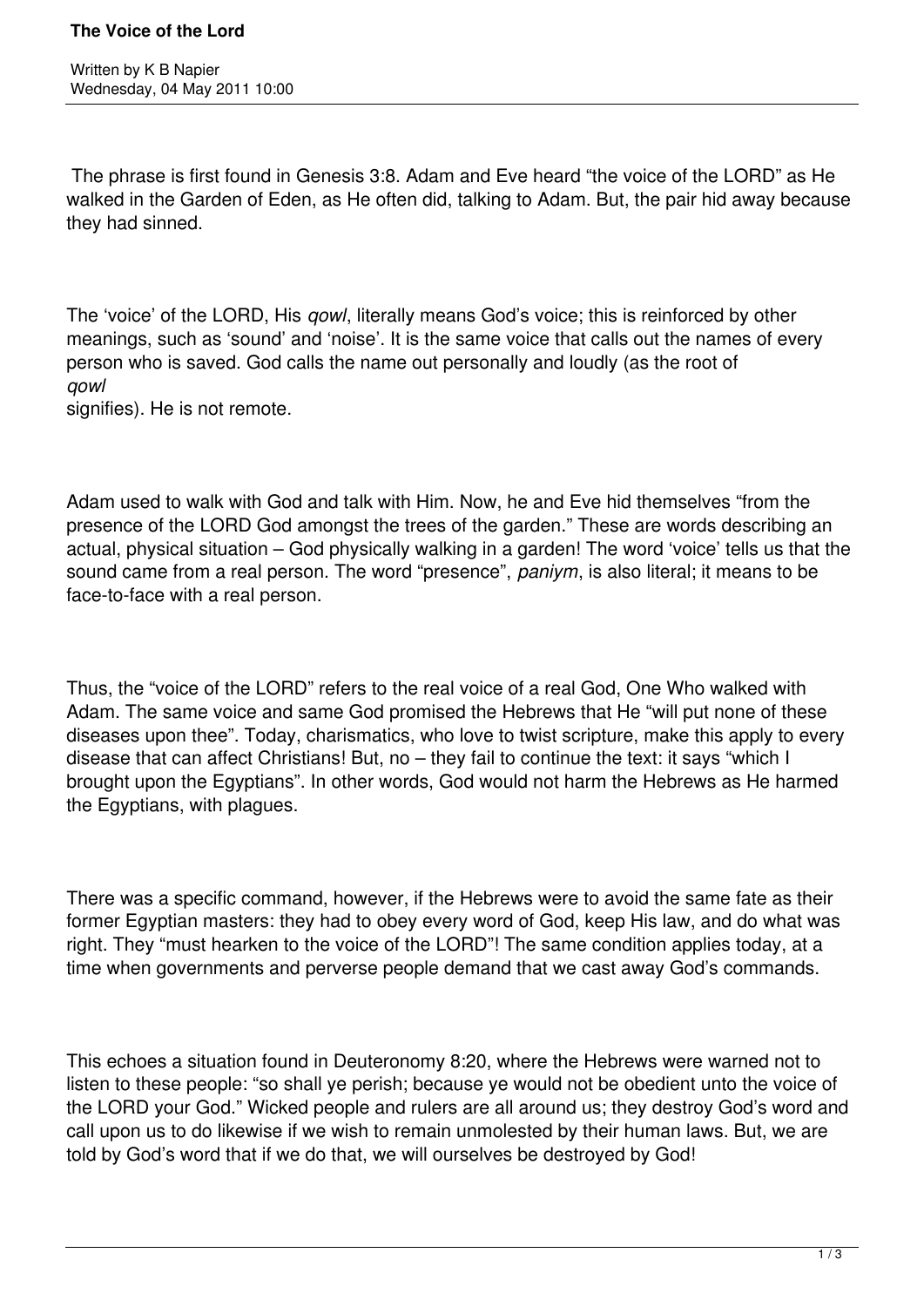Later, we find the same command in 1 Samuel 12:15, "But if ye will not obey the voice of the LORD, but rebel against the commandment of the LORD, then shall the hand of the LORD be against you, as [it was] against your fathers." The voice of the LORD is His direct command, coming from a real God. His hand is a symbol of His power, might and anger, *yad*, which is against us if we reject His voice.

Even later, David wrote (Psalm 29:3): "The voice of the LORD [is] upon the waters: the God of glory thundereth: the LORD [is] upon many waters". The voice of God is now used as a symbol of His presence, which can be overwhelming. It is found in "many waters", as loud and powerful as thunder and mighty enough to melt anything before it. "The voice of the LORD is powerful; the voice of the LORD is full of majesty." (Psalm 29:4). God's word is not to be despised or rejected, as it is today. We cannot join with those evil people whose aim is to destroy God, His people and His word! The same voice they now reject will command their final end in hell.

Throughout Psalm 29 we find the same phrase time and again: "the voice of the LORD". David understood the power of God and what He commands. David was a mighty king, and yet, unlike arrogant leaders of today, he bowed in humility before the Lord and obeyed what He said.

We see this fact in the New Testament (Acts 7:31): "When Moses saw [it], he wondered at the sight: and as he drew near to behold [it], the voice of the Lord came unto him." This was when he saw the burning bush in the wilderness and approached it out of curiosity. God's voice boomed out "I am the God of thy fathers…" "Then Moses trembled, and durst not behold." He was too afraid to look at the bush. God commanded him to remove his shoes, because he was now on holy ground (because God was there). We, too, must have this sense of holiness.

The voice of God is now found in His word, the Bible. We ignore it at our peril. If we are ignorant concerning His word, we are open to deception, doubt and fear. And we will not stand before evil men when they accuse us. Yet, the voice of God is more powerful than any man, or even the whole world. We must obey the voice of the LORD, for He alone is worthy, not only of praise but of obedience.

There is a very simply equation: obey God and live, disobey and die. Or, listen to men more than God, and you will know sin and destruction… you will perish. Is this what you want as a believer? If we are saved, we will enter Heaven… but who wants God to repeat what we have